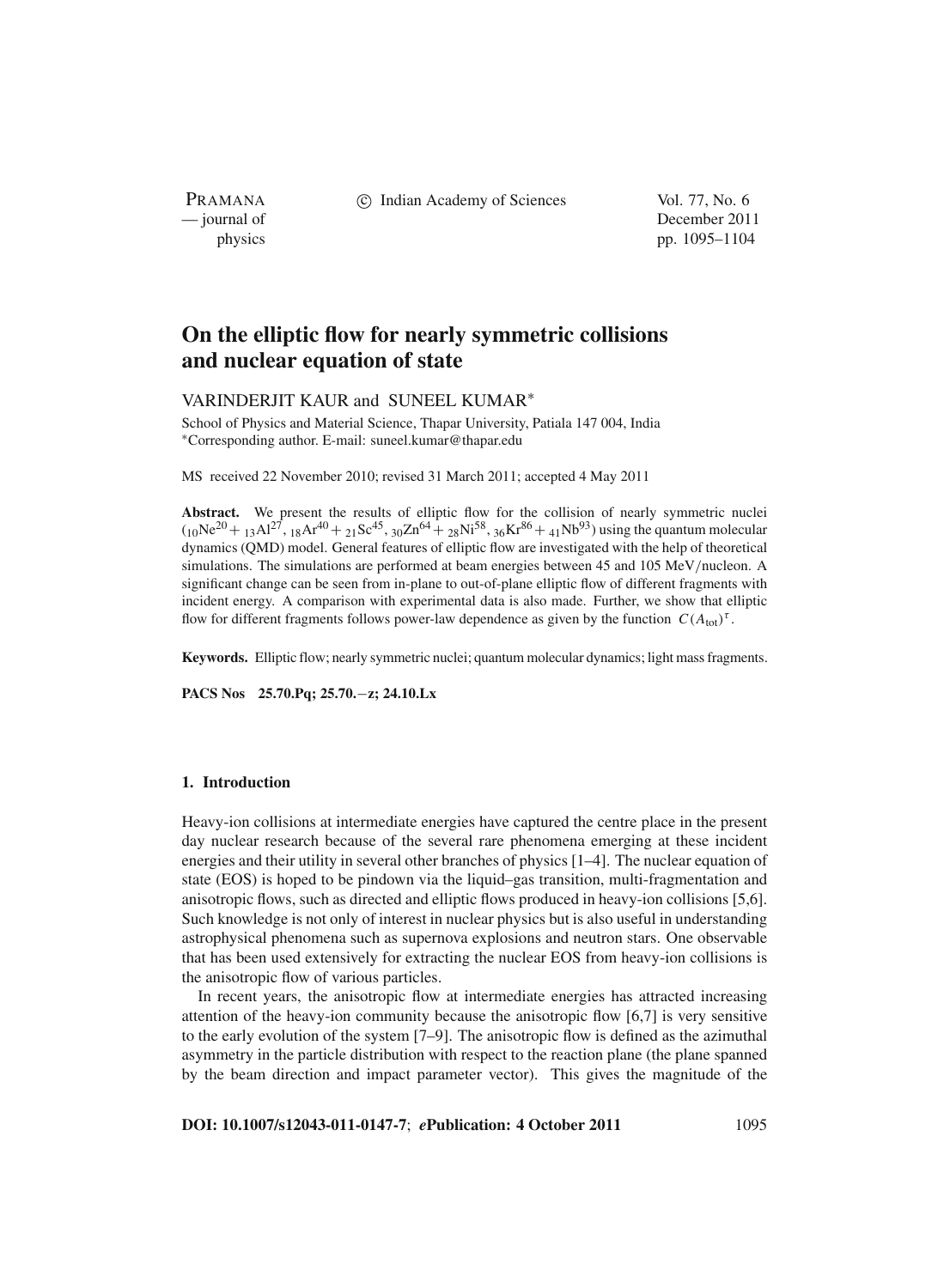asymmetry and is characterized by the Fourier expansion of the azimuthal distribution [10] of the detected particles at midrapidities as

$$
\frac{\mathrm{d}N}{\mathrm{d}\phi} = p_0(1 + 2V_1\cos\phi + 2V_2\cos 2\phi).
$$

Here  $\phi$  is the azimuthal angle between the transverse momentum of the particle and reaction plane. The first harmonic term describes the so-called directed flow which is the bounce-off of cold spectator matter in the reaction plane [11] and the second harmonic term corresponds to the elliptic flow which is the squeeze-out of the hot and compressed participant matter perpendicular to the reaction plane [12–14]. The corresponding Fourier coefficients,  $V_n$ , are used to quantify this effect [10]. These two observables together represent the anisotropic part of the transverse flow and appear only in the non-central heavy-ion collisions. The elliptic flow [10] has been proven to be one of the most fruitful probes for extracting the equation of state (EOS) and to study the dynamics of heavy-ion collisions that originate from the almond-shaped region of the overlap zone and is produced by the unequal pressure gradients, i.e. an anisotropy in the transverse momentum direction.  $V_2$ can also be expressed as

$$
V_2 = \left\langle \frac{P_x^2 - P_y^2}{P_x^2 + P_y^2} \right\rangle,
$$

where  $P_x$  and  $P_y$  are the components of the momentum along the *x*-and *y*-axes, respectively.

The positive value of  $V_2$  describes the eccentricity of an ellipse like distribution and indicates the in-plane enhancement of the particle emission, i.e. a rotational behaviour. Note that isotropy of the space requires that  $V_2$  should vanish. Obviously, zero value of  $V_2$ corresponds to an isotropic distribution in the transverse plane. Since elliptic flow develops at a very early stage of the nuclear collision, it is an excellent tool to probe the nuclear equation of state (EOS) under the extreme conditions of temperature and density.

Many theoretical and experimental efforts have been made in studying the collective transverse flow in heavy-ion collisions at intermediate energies [8,15–17]. In 1982, Stöcker *et al* were the first to predict the midrapidity emission perpendicular to the reaction plane [12]. At the same time, Gyulassy *et al* [18] put forward the kinetic energy tensor to analyse the flow patterns. Experimentally observed out-of-plane emission, termed as squeeze-out, was first observed by Diogene Collaboration [19]. The Plastic Ball group at the Bevalac in Berkley were the first to quantify the squeeze-in symmetric systems. They studied  $Au + Au$ collisions at 400 MeV/nucleon [20]. Furthermore, the transition from the in-plane to outof-plane emission was first observed by the NAUTILUS Collaboration at GANIL in 1994 using  $Zn + Ni$  reaction [21]. Theoretically, many important develpments in this area, e.g. the dependencies of elliptic flow on the impact parameter and transverse momentum have been determined. These main features have been confirmed by the FOPI, INDRA and ALADIN Collaborations [22,23]. The MINIBALL/ALADIN Collaboration also observed the onset of out-of-plane emission in Au + Au collisions at 100 MeV/nucleon [13]. In most of these studies,  $79\text{Au}^{197} + 79\text{Au}^{197}$  reactions have been chosen [22,23]. The elliptic flow at incident energies from tens to hundreds of MeV/nucleon are determined by the complex interplay among expansion, rotation and the shadowing of spectators [24]. Both the mean-field and two-body collision parts (real and imaginary parts of G-matrix) play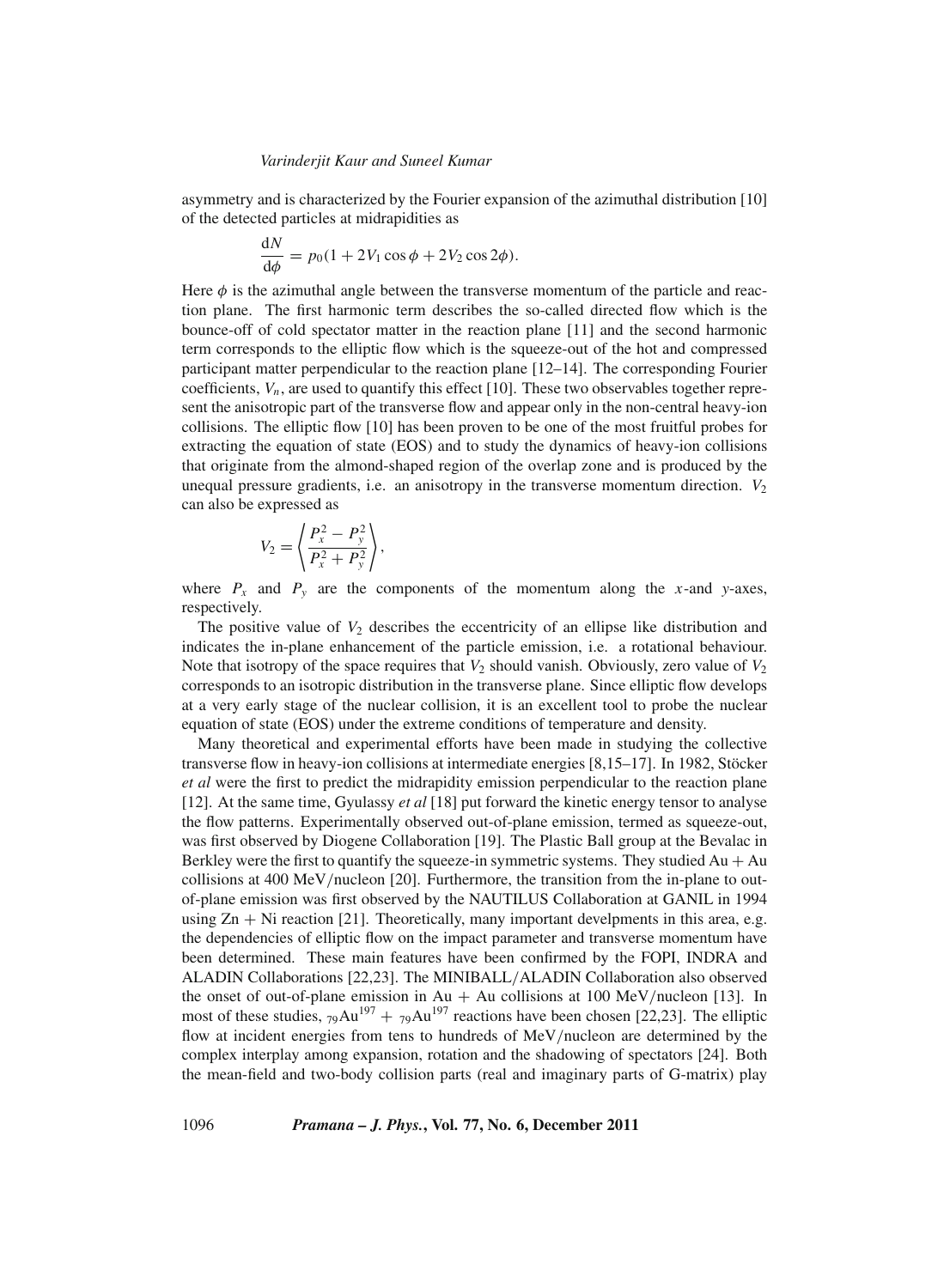equally important roles in this energy domain. The mean field plays a dominant role at low incident energies, and then gradually the two-body collision becomes dominant as the incident energy increases. A detailed study of the excitation function of elliptic flow, in this energy region, therefore, can provide useful information on the nature of nucleon– nucleon interaction related to the equation of state. Interestingly, a systematic theoretical study of the elliptic flow for nearly symmetric systems is still very rare [25]. In this paper, we attempt to study the different aspects of elliptic flow  $V_2$  for nearly symmetric systems  $(A_P \neq A_T)$ , e.g.,  $_{10}Ne^{20} + _{13}Al^{27}$ ,  $_{18}Ar^{40} + _{21}Sc^{45}$ ,  $_{30}Zn^{64} + _{28}Ni^{58}$ ,  $_{36}Kr^{86} + _{41}Nb^{93}$ within the framework of quantum molecular dynamics (QMD) model which is explained in ref. [3]. This model is used to generate the phase space of nucleons. The article is organized as follows: A brief description of the model is given in §2. Our results are discussed in §3. Finally, we summarize the results in §4.

#### **2. Quantum molecular dynamics (QMD) model**

The quantum molecular dynamics (QMD) model is a time-dependent many-body theoretical approach which is based on the molecular dynamics picture that treats nuclear correlations explicitly. The two dynamical ingredients of the model are the densitydependent mean field and the in-medium nucleon–nucleon cross-section [26]. In the QMD model, each nucleon is represented by a Gaussian wave packet characterized by the timedependent parameters in space  $\vec{r}_i(t)$  and in momentum  $\vec{p}_i(t)$  [3]. This wave packet is represented as

$$
\Phi_i(\vec{r}, \vec{p}, t) = \frac{1}{(2\pi L)^{3/4}} e^{\frac{-(\vec{r} - \vec{r}_i(t))^2}{2L}} e^{\frac{i\vec{p}_i(t)\vec{r}}{\hbar}}.
$$
\n(1)

The centroid of each nucleon propagates under the classical Hamilton equations of motion [3].

$$
\frac{d\vec{r}_i}{dt} = \frac{dH}{d\vec{p}_i}; \quad \frac{d\vec{p}_i}{dt} = -\frac{dH}{d\vec{r}_i} \,. \tag{2}
$$

Here *H* stands for the Hamiltonian which is given by

$$
H = \sum_{i} \frac{p_i^2}{2m_i} + \sum_{i} (V^{\text{Loc}} + V^{\text{Yukawa}} + V^{\text{Coul}}).
$$
 (3)

Here  $V^{\text{Loc}}$ ,  $V^{\text{Yukawa}}$ ,  $V^{\text{Coul}}$  represent, respectively, the Skyrme, Yukawa and Coulomb parts of the interaction. To understand the role of different compressibilities, a parametrized form of potential can be written as

$$
U^{\text{loc}} = \alpha \left(\frac{\rho}{\rho_0}\right) + \beta \left(\frac{\rho}{\rho_0}\right)^{\gamma}.
$$
 (4)

The parameters  $\alpha$ ,  $\beta$  and  $\gamma$  are listed in ref. [3].

## **3. Results and discussion**

The main advantage of the QMD model is that it can explicitly represent the manybody states of the system and thus contains the correlation effects. Therefore, it provides important information about the collision dynamics.

*Pramana – J. Phys.***, Vol. 77, No. 6, December 2011** 1097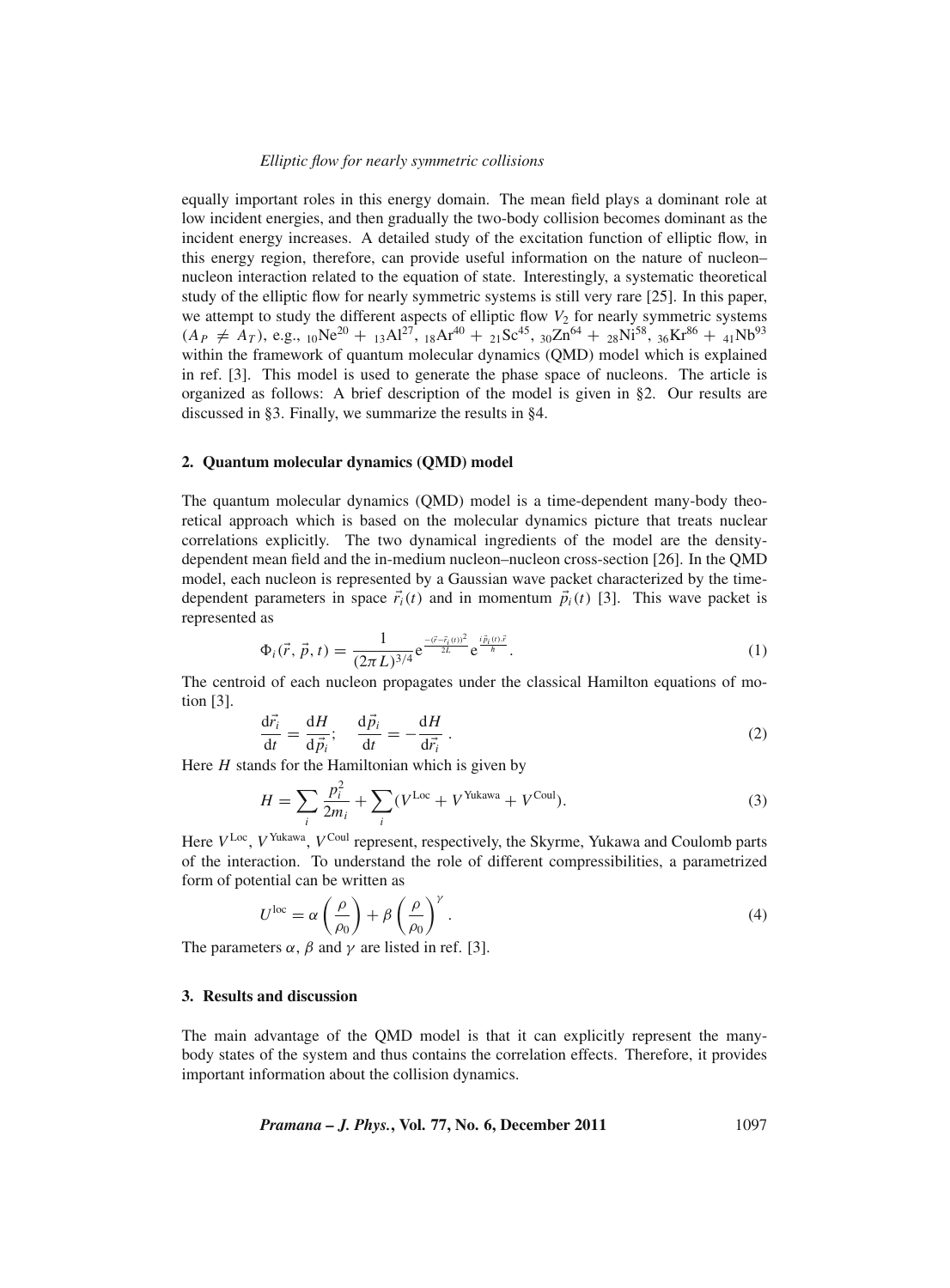In this paper, free nucleons and different fragments, i.e., light mass fragments (LMFs)  $(2 \le A \le 4)$  and intermediate mass fragments (IMFs)  $(5 \le A \le A_{\text{tot}}/6)$  were selected for elliptic flow analysis. Some studies have been carried out for elliptic flow involving heavier fragments [27]. We performed a complete systematic study using the nearly symmetric reactions <sub>10</sub>Ne<sup>20</sup> + <sub>13</sub>Al<sup>27</sup>, <sub>18</sub>Ar<sup>40</sup> + <sub>21</sub>Sc<sup>45</sup>, <sub>30</sub>Zn<sup>64</sup> + <sub>28</sub>Ni<sup>58</sup>, <sub>36</sub>Kr<sup>86</sup> +<sub>41</sub>Nb<sup>93</sup> at incident energies between 45 and 105 MeV/nucleon. We have simulated these reactions over the full collision geometry starting from the central to peripheral one. The fragments were constructed within the minimum spanning tree (MST) method [3]. The MST method binds two nucleons in a fragment if their distance is less than 4 fm. The entire calculations were performed at final state that is 200 fm/c. We also note that several different models on clusterization are also reported in recent publications [28].

In figure 1, the final-state elliptic flow is displayed for the free particles (upper panel), light mass fragments (LMFs) ( $2 \leq A \leq 4$ ) (middle panel) and intermediate mass fragments



Figure 1. The elliptic flow as a function of the transverse momentum at incident energy 95 MeV/nucleon for free particles, LMFs and IMFs in top, middle and bottom panels respectively. On the right hand side, elliptic flow for soft and hard EOSs for  $Ar + Sc$ system is displayed.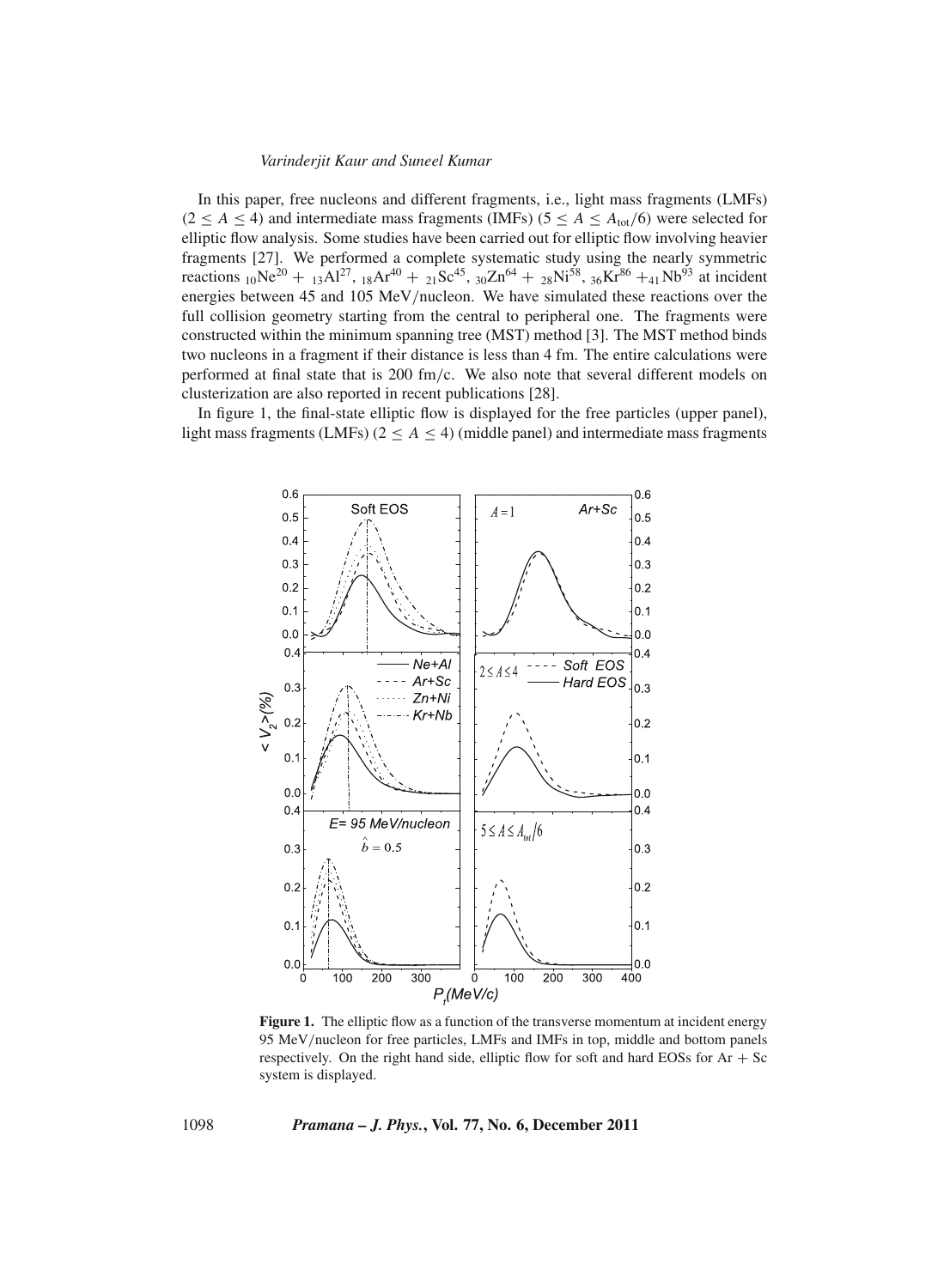(IMFs) ( $5 \le A \le A_{\text{tot}}/6$ ) (lower panel) at the scaled impact parameter  $\hat{b} = 0.5$ . One can see a Gaussian-type behaviour quite similar to the one reported by Colona and Toro *et al* [29]. This Gaussian-type behaviour is integrated over the entire rapidity range. There is a linear increase in the elliptic flow with transverse momentum upto certain  $P_t$ . Obviously particles with larger momentum will escape the reaction zone earlier. One also sees from the figure, that the elliptic flow of nucleons/LMFs/IMFs is positive in the whole range of  $P_t$  which signifies an in-plane emission. Moreover, collective rotation is one of the main mechanisms for inducing the positive elliptic flow in the whole range of  $P_t$ . It is also evident from the figure that the peaks of Gaussian shifts toward the lower value of  $P_t$  for heavier fragments because the emitted free and light mass fragments can feel the role of mean field directly, while the heavier fragments have weak sensitivity [30]. It is also evident from the figure that the reactions under consideration have different system mass dependence as well as *N*/*Z* ratios.



Figure 2. The elliptic flow as a function of impact parameter and at an incident energy  $E = 95$  MeV/nucleon for free particles, LMFs and IMFs in top, middle and bottom panels respectively.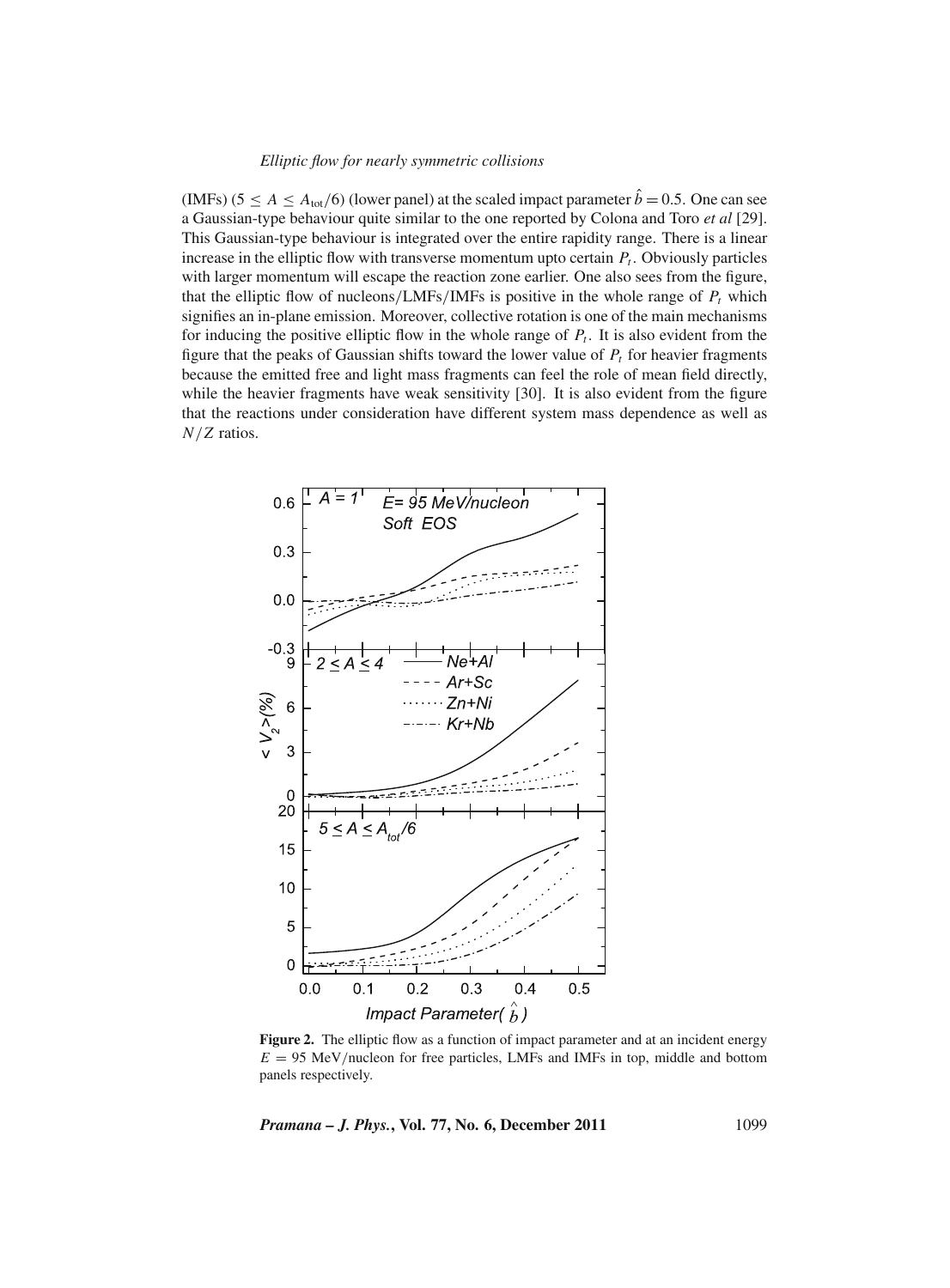Moreover, the results are found to vary drastically with the change of equation of state. To make this point more clear, we have dislayed on the right-hand side of figure 1, the transverse momentum dependence of elliptic flow using soft and hard equations of state. For this analysis, we choose  $Ar + Sc$  reaction at  $\hat{b} = 0.5$  and  $E = 95$  MeV/nucleon. We can clearly see the effect of hard and soft equations of state in the production of light mass fragments (LMFs) and intermediate mass fragments (IMFs). On the contrary, very little change is observed in the case of free particles. This is due to the different compressibility values for hard EOS ( $K = 380$  MeV) and soft EOS ( $K = 200$  MeV).

The elliptic flows as a function of scaled impact parameter for the above-mentioned systems are displayed in figure 2. The simulations were carried out at 95 MeV/nucleon for the scaled impact parameter  $\hat{b}$  between 0.0 and 0.5. The results for free nucleons (upper panel), LMFs (middle panel) and IMFs (lower panel) have been shown for all four systems considered in this analysis. The value of the elliptic flow  $V_2$  becomes more positive (inplane) with the impact parameter. There is an obvious difference among the elliptic flow



Figure 3. The dependence of elliptic flow on the composite mass of the systems for free nucleons, LMFs and IMFs in top, middle and bottom panels, respectively. The curves are fitted using an equation given by the function  $C(A_{\text{tot}})^{\tau}$ .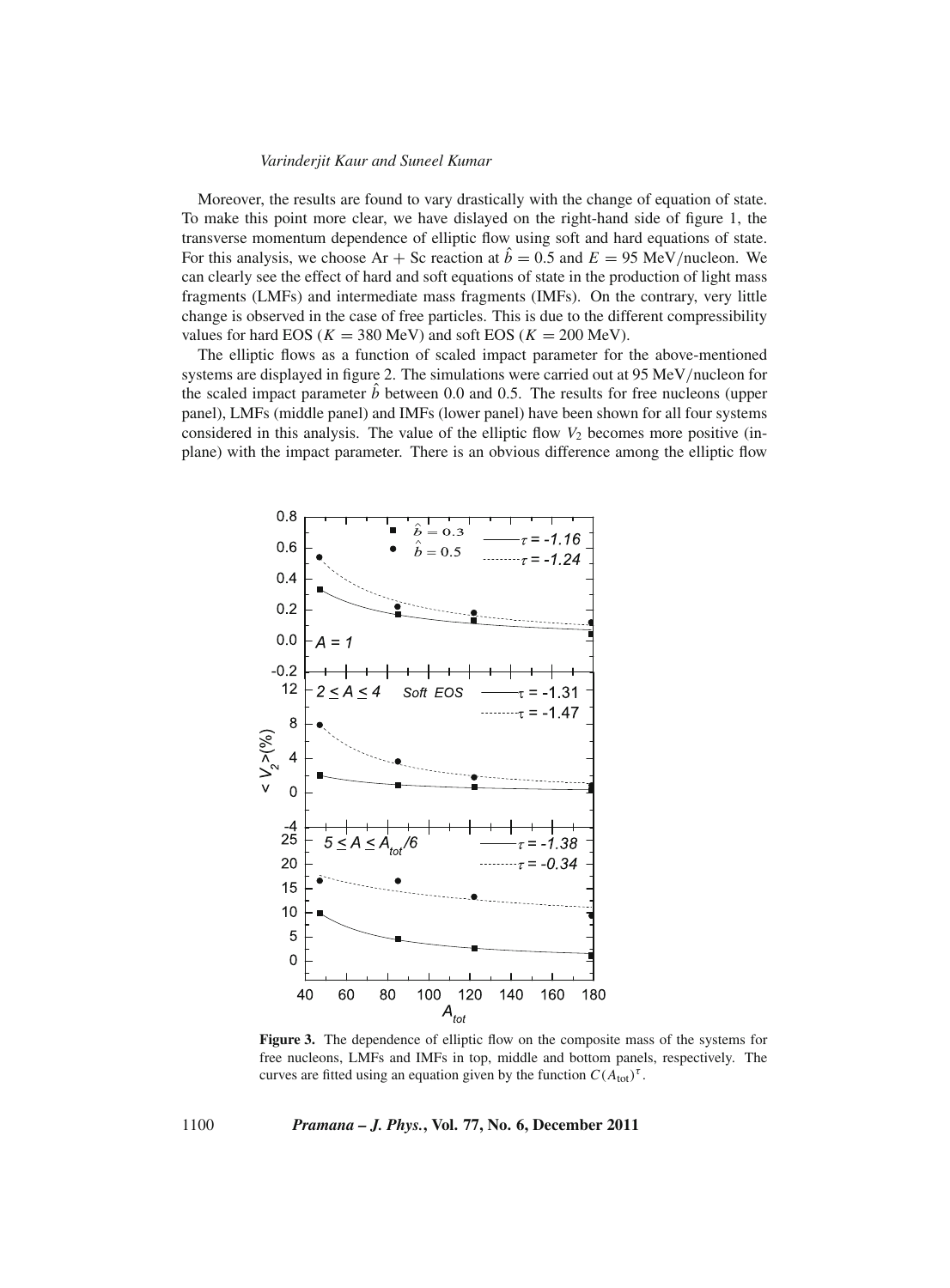#### *Elliptic flow for nearly symmetric collisions*

associated with the free particles (upper panel), light mass fragments (LMFs) ( $2 \le A \le 4$ ) (middle panel) and intermediate mass fragments (IMFs) ( $5 \le A \le A_{\text{tot}}/6$ ) (lower panel). This is more true at higher impact parameters. One can see the isotropic distribution of the fragments at small impact parameters which turns into anisotropic distribution as we move away towards semicentral zone. For lighter systems, the value of  $V_2$  increases more rapidly with impact parameter. This is due to the azimuthal anisotropy, that becomes larger with the impact parameter and reduces with the beam energy. For semicentral collisions, less number of nucleons participate in the collision process which lead to more elliptic flow. Since the production of the intermediate mass fragments is due to the spectator part, the elliptic flow is stronger for the heavier fragments compared to the lighter fragments.

We further carry out the study of the system size dependence of the elliptic flow of free particles (upper panel), light mass fragments (LMFs) ( $2 \le A \le 4$ ) (middle panel) and intermediate mass fragments (IMFs) ( $5 \le A \le A_{\text{tot}}/6$ ) (lower panel) for different reactions, namely  $_{10}Ne^{20}$  +  $_{13}Al^{27}$ ,  $_{18}Ar^{40}$  +  $_{21}Sc^{45}$ ,  $_{30}Zn^{64}$  +  $_{28}Ni^{58}$ ,  $_{36}Kr^{86}$  +  $_{41}Nb^{93}$  at two different impact parameters  $\dot{b} = 0.3$  and 0.5 as shown in figure 3. The elliptic flow varies with the mass number. It has been shown that there is a linear relation between the system size and particle emission [20,27]. One can see that elliptic flow starts to approach negative value (i.e. squeeze-out) with composite mass of the system because the pressure produced by the Coulomb interactions increases with the system size, i.e. heavier systems have much larger Coulomb repulsion. This repulsion will force the fragments to go out-ofplane and hence the elliptic flow starts to approach negative value as one goes from lighter to heavier systems. On the other hand, elliptic flow is observed to be in-plane compared to out-of-plane at higher impact parameters. With the increase in the impact parameter, the



**Figure 4.** The variation of the elliptic flow with beam energy for the  $Ar + Sc$  reaction using hard and soft equations of state. Here comparison is shown with experimental findings of the  $4\pi$  Array.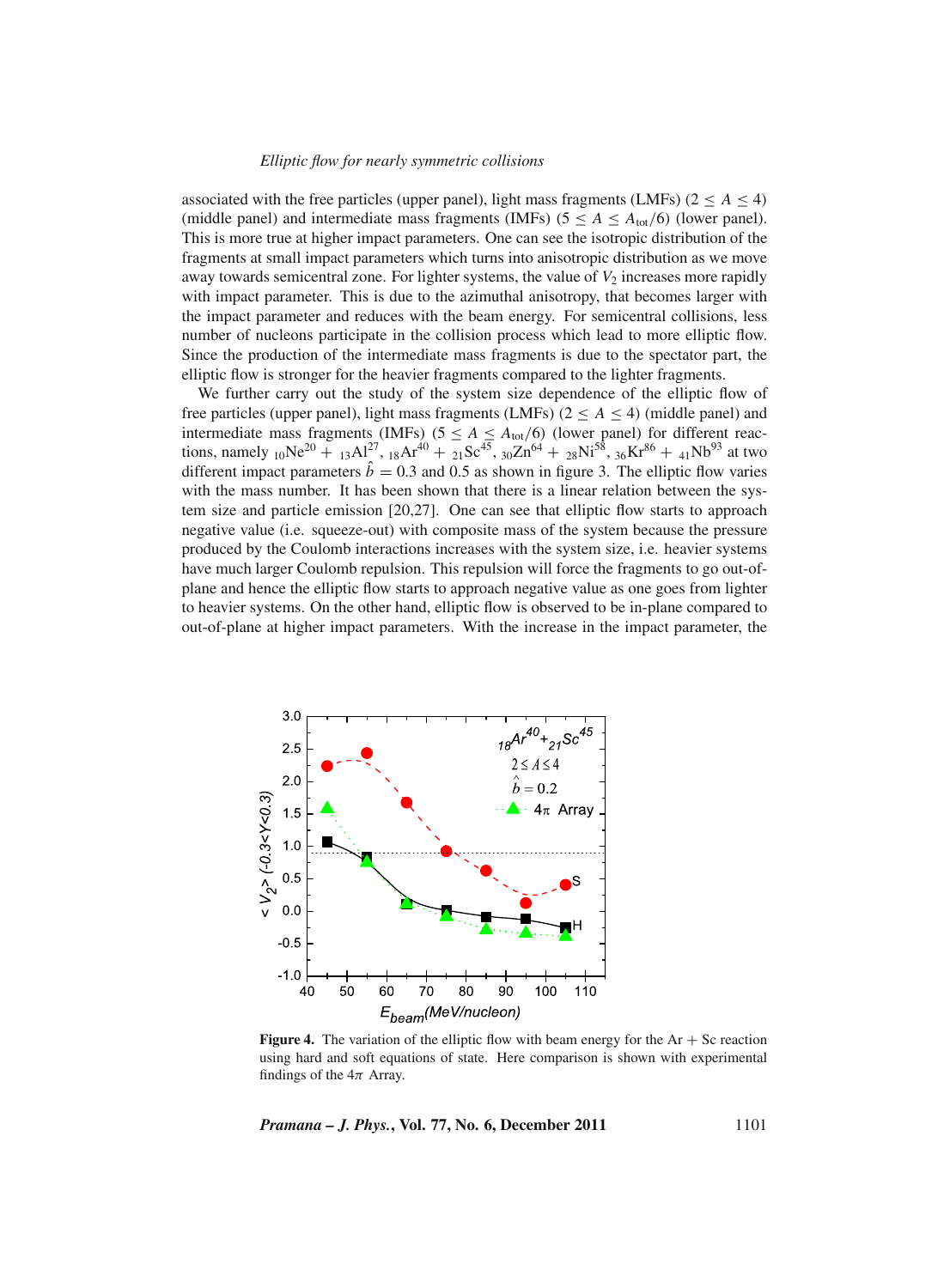participant zone decreases, resulting in an increase in the spectator region, which will lead the fragments to enjoy in-plane as compared to out-of-plane. All the curves are fitted as given by the function  $C(A_{\text{tot}})^{\tau}$ , where *C* and  $\tau$  are the fitting parameters.

In figure 4, we show the elliptic flow  $V_2$  for the midrapidity region ( $-0.3 \le Y \le 0.3$ ) for  $2 \leq A \leq 4$  as a function of the incident energy. The rapidity cut is in accordance with the experimental findings. The theoretical results are compared with the experimental data extracted by the  $4\pi$  Array group [31]. For comparing calculations with experimental findings, we have performed the detailed analysis by taking into account static equations of state. The comparison has been done at the same impact parameter as calculated in [17,31,32] after correction. The general behaviour of the elliptic flow calculated with different EOSs resembles each other. The elliptic flow evolves from a preferential in-plane (rotational like) emission  $(V_2 > 0)$ , to the out-of-plane (squeeze-out) emission  $(V_2 < 0)$ , with an increase in the incident energies. The elliptic flow decreases with the incident energy. The decrease in elliptic flow is sharp at smaller incident energies (upto 65 MeV/nucleon). This starts saturating at higher incident energies. In other words, the elliptic shape of the nuclear flow dominates the physics at low incident energies. One can see from the figure that the transition energies at which the elliptic flow parameter  $V_2$ changes sign from positive to negative are different for different equations of state. The transition from the in-plane emission to out-of-plane emission occurs because the mean field that contributes to the formation of the compound nucleus becomes less important. At the same time, the collective expansion process (based on the nucleon–nucleon scattering) starts dominating. The competition between the mean-field and the nucleon–nucleon collisions strongly depends on the effective interactions, which leads to the divergence of the transition energies calculated with hard and soft equations of state. Clearly, the hard EOS provides stronger pressure that leads to a stronger out-of-plane emission and thus to smaller transition energy. The difference of elliptic flow between hard and soft EOSs decreases as we move towards higher incident energies. The elliptic flow calculated with hard equation of state agrees with the  $4\pi$  Array experimental data. From our analysis, we find that hard equation of state explains the data closely.

# **4. Summary**

We presented the systematic theoretical results on elliptic flow by analysing nearly symmetric reactions, e.g.,  $_{10}Ne^{20} + _{13}Al^{27}$ ,  $_{18}Ar^{40} + _{21}Sc^{45}$ ,  $_{30}Zn^{64} + _{28}Ni^{58}$ ,  $_{36}Kr^{86} + _{41}Nb^{93}$ at incident energies between 45 and 105 MeV/nucleon and over full geometrical overlap within the framework of QMD model. The general features of the elliptic flow were investigated with the help of theoretical simulations, particularly, the transverse momentum, impact parameter, system size dependence and incident energy dependence. Special emphasis was put on the energy dependence of the elliptic flow. We also compared our theoretical calculations with  $4\pi$  Array data. This comparison, performed for the reaction of  $18Ar^{40} + 21Sc^{45}$  showed that the hard equation of state explains the data clearly. In general, a good agreement was obtained between the data and calculations. We also predicted that elliptic flow for different fragments follows power-law dependence as given by the function  $C(A_{\text{tot}})^{\tau}$ .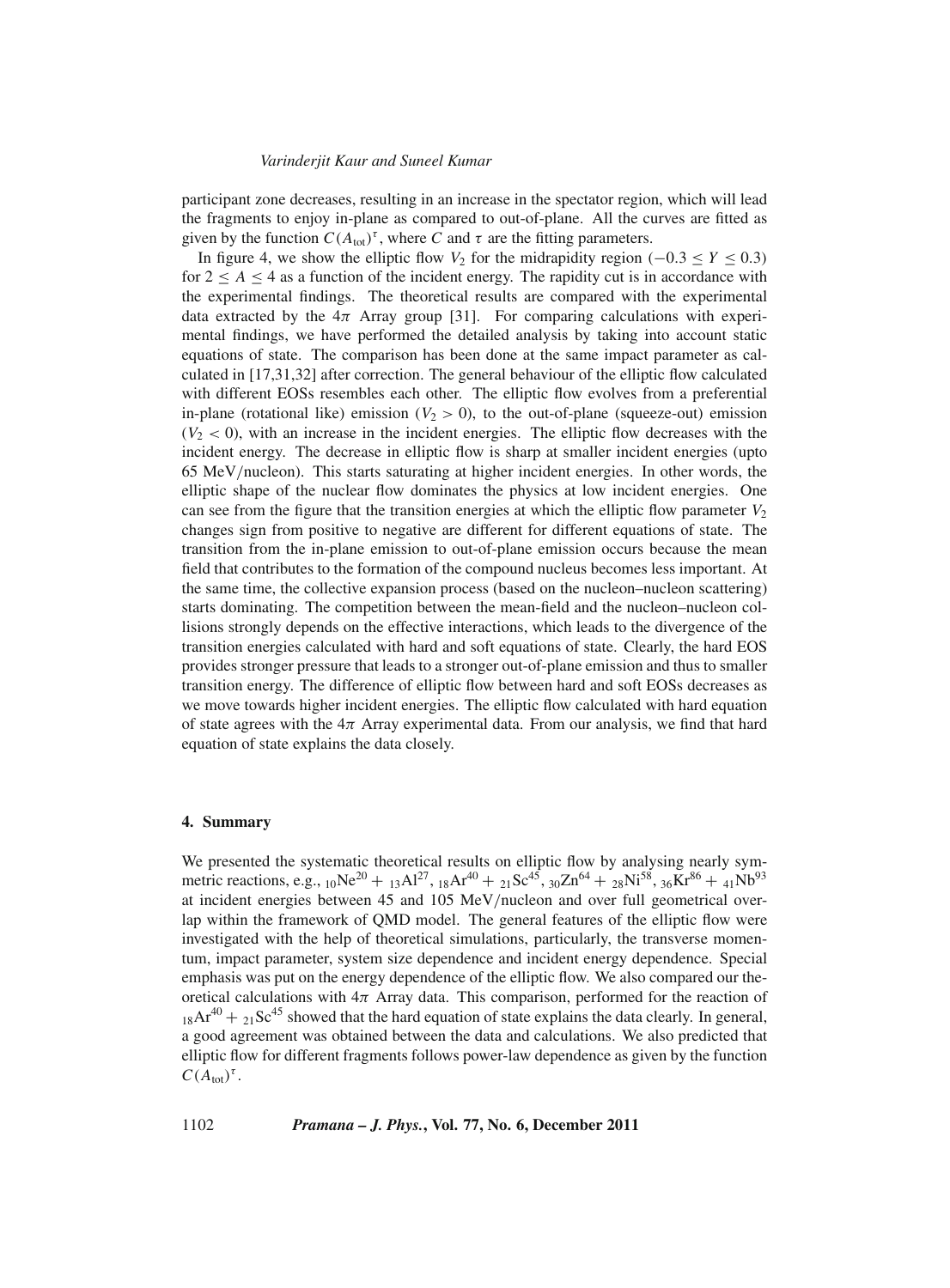#### *Elliptic flow for nearly symmetric collisions*

## **Acknowledgement**

This work was supported by the grant from the Department of Science and Technology (DST), Government of India vide Grant No. SR/WOS-A/PS-10/2008.

## **References**

- [1] R K Puri *et al*, *Nucl. Phys.* **A575**, 733 (1994) *ibid., Phys. Re*v*.* **C54**, R28 (1996) Ch Hartnack *et al*, *Eur. Phys. J.* **A1**, 151 (1998) J K Dhawan *et al*, *Phys. Re*v*.* **C74**, 054610 (2006)
- [2] G F Bertsch and S Das Gupta, *Phys. Rep.* **160**, 189 (1988)
- [3] J Aichelin, *Phys. Rep.* **202**, 233 (1991)
- [4] D T Khoa *et al*, *Nucl. Phys.* **A548**, 102 (1992) G Batko *et al*, *J. Phys. G: Nucl. Part. Phys.* **20**, 461 (1994) E Lehmann *et al*, *Phys. Re*v*.* **C51**, 2113 (1995) S Kumar and R K Puri, *Phys. Re*v*.* **C58**, 1618 (1998) E Lehmann *et al*, *Z. Phys.* **A355**, 55 (1996)
- [5] A D Sood *et al*, *Phys. Re*v*.* **C70**, 034611 (2004) *ibid.,* **C79**, 064618 (2009) *ibid.,* **C73**, 067602 (2006) S Gautam *et al*, *J. Phys.* **G37**, 085102 (2010) S Kumar *et al*, *Phys. Re*v*.* **C58**, 3494 (1998) A D Sood and R K Puri, *Phys. Lett.* **B594**, 260 (2004) S W Huang *et al*, *Prog. Part. Nucl. Phys.* **30**, 105 (1993)
- [6] L G Moretto and G J Wozniak, *Nucl. Part. Sci.* **43**, 379 (1993)
- [7] J Y Ollitrault, *Phys. Re*v*.* **D46**, 229 (1992)
- [8] H Sorge, *Phys. Re*v*. Lett.* **78**, 2309 (1997)
- [9] Ch Hartnack, H Oeschler and J Aichelin, *J. Phys.* **G35**, 044021 (2008)
- [10] S Voloshin and Y Zhang, *Z. Phys.* **C70**, 665 (1996)
- [11] H Stöcker and W Greiner, *Phys. Re*v*. Lett.* **44**, 725 (1980)
- [12] H Stöcker *et al*, *Phys. Re*v*.* **C25**, 1873 (1982)
- [13] M B Tsang *et al*, *Phys. Re*v*.* **C53**, 1959 (1996)
- [14] A B Larionov, W Cassing, C Greiner and U Mosel, *Phys. Re*v*.* **C62**, 064611 (2000)
- [15] C Alt *et al*, *Phys. Re*v*.* **C68**, 034903 (2003)
- [16] Y M Zheng, C M Ko, B A Li and B Zhang, *Phys. Re*v*. Lett.* **83**, 2534 (1999)
- [17] G D Westfall *et al*, *Nucl. Phys.* **A681**, 343 (2001) *ibid., Phys. Re*v*. Lett.* **71**, 1986 (1993)
- [18] M Gyulassy, K A Frankel and H Stöcker, *Phys. Lett.* **B110**, 185 (1982)
- [19] J Gosset *et al*, *Phys. Re*v*.* **C16**, 629 (1977) J Pluta *et al*, *Nucl. Phys.* **A562**, 365 (1993)
- [20] H H Gutbrod *et al*, *Phys. Re*v*.* **C42**, 640 (1990) *ibid., Phys. Lett.* **B216**, 267 (1989)
- [21] R Popescu *et al*, *Phys. Lett.* **B331**, 285 (1994)
- [22] J Lukasik *et al*, *Phys. Lett.* **B608**, 223 (2005)
- [23] A Andronic *et al*, *Nucl. Phys.* **A679**, 765 (2001) S Kumar *et al*, *Phys. Re*v*.* **C81**, 014611 (2010) *ibid.,* **C81**, 014601 (2010) *ibid.,* **C78**, 064602 (2008)